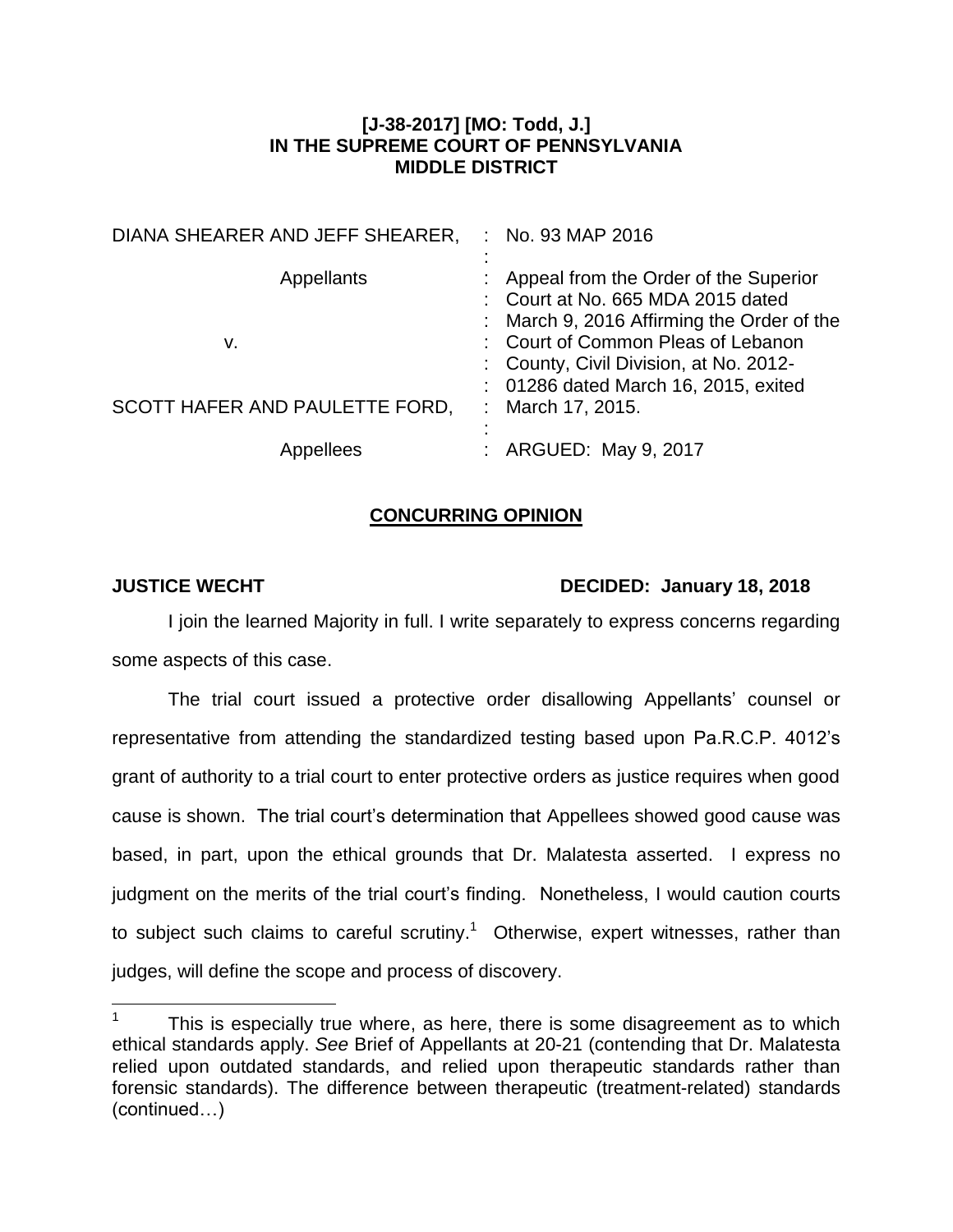Relatedly, I detect a palpable risk that reliance upon standards written by nongovernmental organizations, such as the APA and NAN in this case, may run afoul of the non-delegation doctrine. Dr. Malatesta was concerned about the APA guidelines, not only for their ethical implications, but because the Commonwealth of Pennsylvania's State Board of Psychology has made compliance with the APA's ethical guidelines and code of conduct mandatory by incorporating those provisions into its Code of Ethics. *See* 49 Pa. Code § 41.61(3)(e). Non-compliance is grounds for disciplinary action. *See* 63 Pa.C.S. § 1208(a)(9); Brief of Appellees at 30; Amicus Brief of the Pennsylvania Psychological Association at 16-18.

The General Assembly may authorize a board to develop ethical guidelines or codes. *See Pa. State Assoc. of Twp. Supervisors v. Thornburgh*, 405 A.2d 614, 617 (Pa. Cmwlth. 1979). However, the General Assembly or the Board may not delegate that responsibility to a third party without providing clear guidelines. *See State Bd. of Chiropractic Examiners v. Life Fellowship*, 272 A.2d 478, 481 (Pa. 1971); *see also Protz v. W.C.A.B.. (Derry Area Sch. Dist.)*, 161 A.3d 827, 835 (Pa. 2017) (holding that statute designating the "most recent edition" of the American Medical Association guide as the source for determining percentage of disability for workers' compensation purposes was an impermissible delegation because the legislature did not set any particular policy or "prescribe any standards to guide and restrain the AMA's discretion"). While we have neither the record nor the advocacy in this case to resolve the delegation issue or even

 $\overline{a}$ 

<sup>(…</sup>continued)

and forensic (those evaluations and assessments performed or opinions developed for use in court) standards will often be relevant (and at times critical) in these types of evaluations.